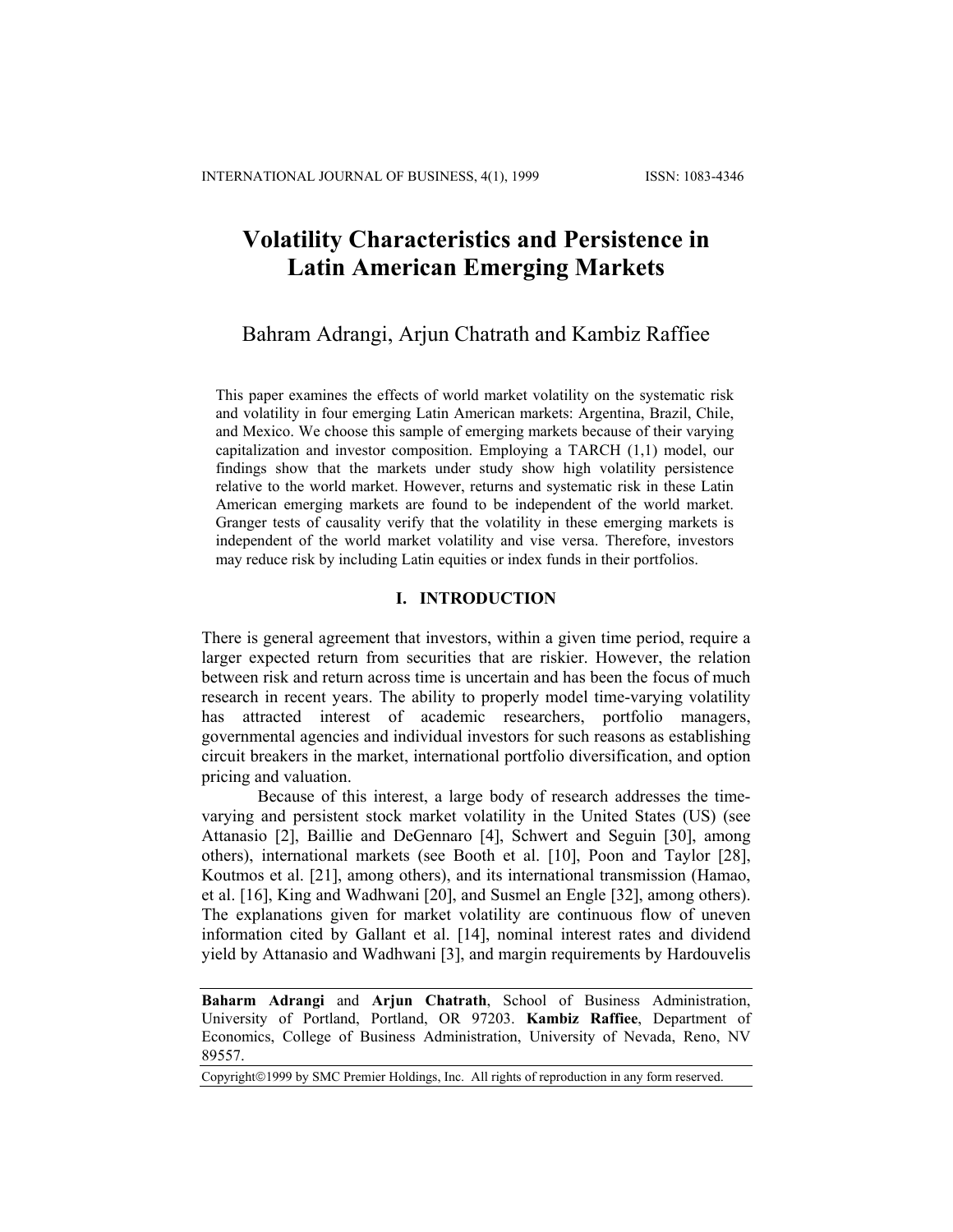[17]. A brief summary of some of these papers and highlights of their findings follows.

Poon and Taylor investigate the relationship between stock returns and volatility in the UK using daily, weekly, fortnightly, and monthly returns on the Financial Times All Share Index from January 1965 to December 1989. Volatility estimates are obtained from monthly sample variances and autoregressive conditional heteroskedasticity models (ARCH). Expected returns are shown to have had a positive, though not statistically significant, relationship with expected time varying volatility.

Hamao et al. [16] investigate the time varying volatility of stock prices in several markets, employing GARCH model and document volatility spillover among stock markets of US, UK, and Japan. For close-to-open returns, their findings are consistent with international financial integration.

Koutmos et al. [21] test time-varying behavior and volatility persistence in ten major industrialized markets. They apply a moving average generalized autoregressive conditional heteroskedasticity (MA-GARCH) model to estimate the volatility persistence and the half-life of volatility in these markets. Then, applying Schwert and Seguin [30] method, they estimate the time-varying beta in these markets. Their findings show that the higher the systematic risk, the longer the volatility persistence during periods of volatile world market.

The increasing globalization of financial markets and possibility of diversification across many markets necessitate further research on issues of market volatility and its spillover internationally. Global volatility is of special interest because recent data show that venturing into emerging markets is often perilous. For example, the second half of 1997 witnessed a roller coaster ride for most investors in emerging markets as regional risks spread from market to market, eliminating most of the stellar gains of the prior year.<sup>1</sup>

Volatility of emerging markets has become a concern for U.S. and other investors and money managers for several reasons. First, globalized portfolios necessarily may not possess less risk. For example, if volatility in emerging markets is persistent and spills over from them to other world markets, then diversification benefits may be minimal during the periods of high volatility, when diversification is purportedly most beneficial. Second, volatile markets may lose investor confidence, impeding local firms' ability to raise capital, and stunting future growth in these economies. The long-run effect may be a loss of profitable markets for the U.S. firms, adversely affecting the U.S. security prices.

Thirdly, the results of this paper may also be informative to international financial organizations such as IMF. The spillover of volatility in the financial markets may create a liquidity crunch in other markets, forcing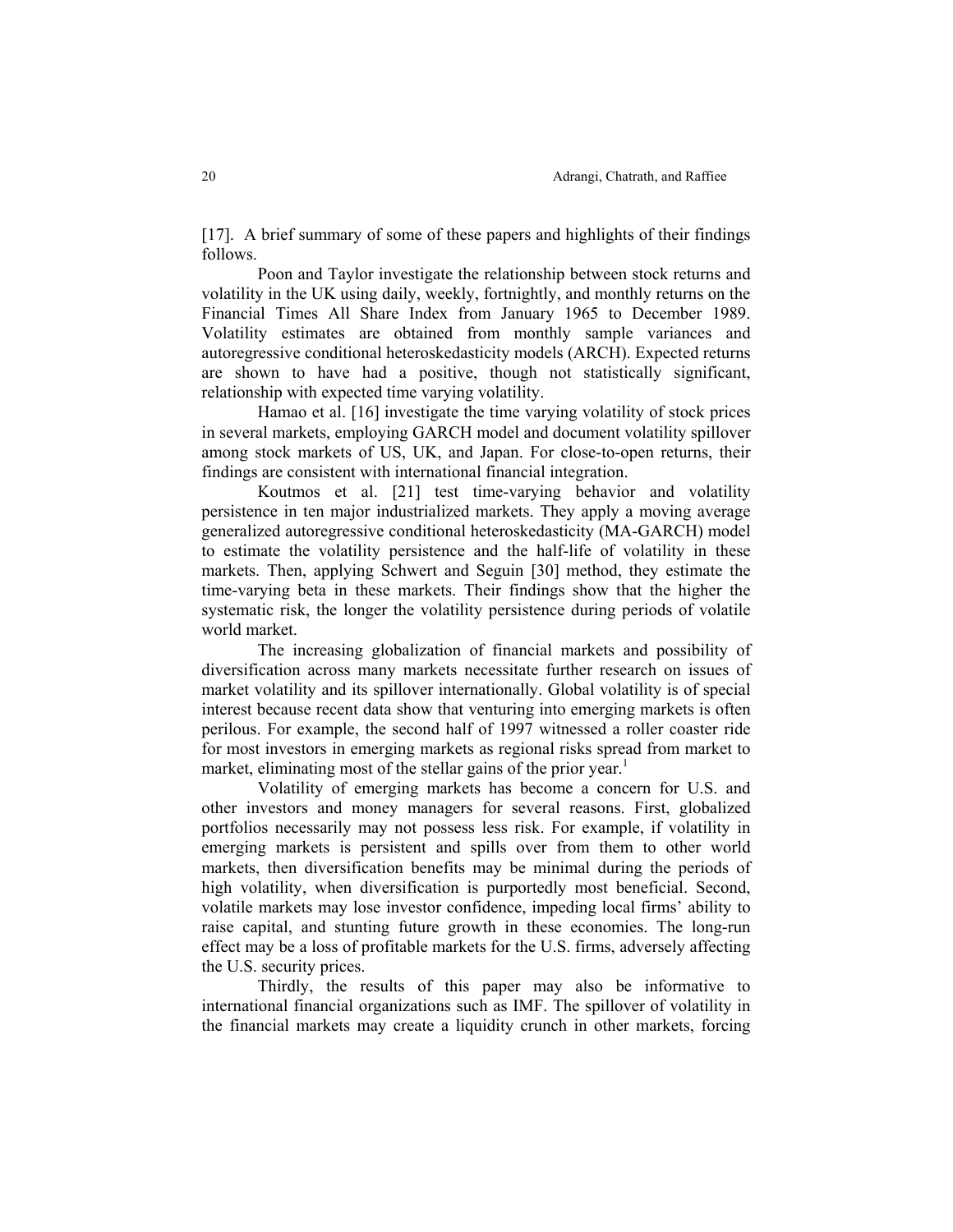financial institutions and banks to sell at the bottom of the security price cycle, exacerbating global market volatility and causing further liquidity crunch. Events of the second half of 1997 in the Pacific Rim markets show that the IMF is called upon by almost all of the countries of that region for bailout packages. Thus, investigating and modeling the volatility, its characteristics, and spillover effects in emerging markets warrants further research.

In this paper we examine the effects of world market volatility on the systematic risk and volatility in four emerging Latin American markets: Argentina, Brazil, Chile, and Mexico. We choose this sample because of varying capitalization and investor composition for which reliable data are available.

Our objective is to extend previous research in two ways. First, we offer an alternative model of time-varying volatility which is an extension of the GARCH (p,q). Secondly, we examine the volatility, its persistence in four major Latin American markets, and test the volatility spillover between the world and markets under study using Granger causality tests. Thus, this paper sheds further light on the behavior of the markets under study, their relationships with the world market, and portfolio diversification effects through investing in the Latin American emerging markets.

Results suggest volatility asymmetry in Latin American emerging markets. The volatility persistence is longer in these emerging markets than in the world market. Furthermore, the volatility of Latin American emerging markets are not necessarily caused by the world market volatility and vice versa, suggesting that investors in major world markets may reduce portfolio volatility in the long-run by including Latin American equities or index funds in their portfolios.

The remainder of this paper is organized as follows. Section II describes the data, their summary statistics and time series characteristics. The proposed TARCH model, time- varying beta model, and estimation results are presented in Section III. A summary and conclusions are the subject of the last section.

# **II. DATA AND METHODOLOGY**

Four emerging markets of varying capitalization, Argentina, Brazil, Chile, and Mexico are selected. This selection is based on the availability of time series data, which makes statistical analysis possible and reliable. The monthly data covering from December 1987 through October 1996 is derived form the Morgan Stanley International Capital Markets. Stock price indices in dollar terms are the average monthly value weighted with June 1987=100 which makes indices comparable. There are advantages in using monthly index values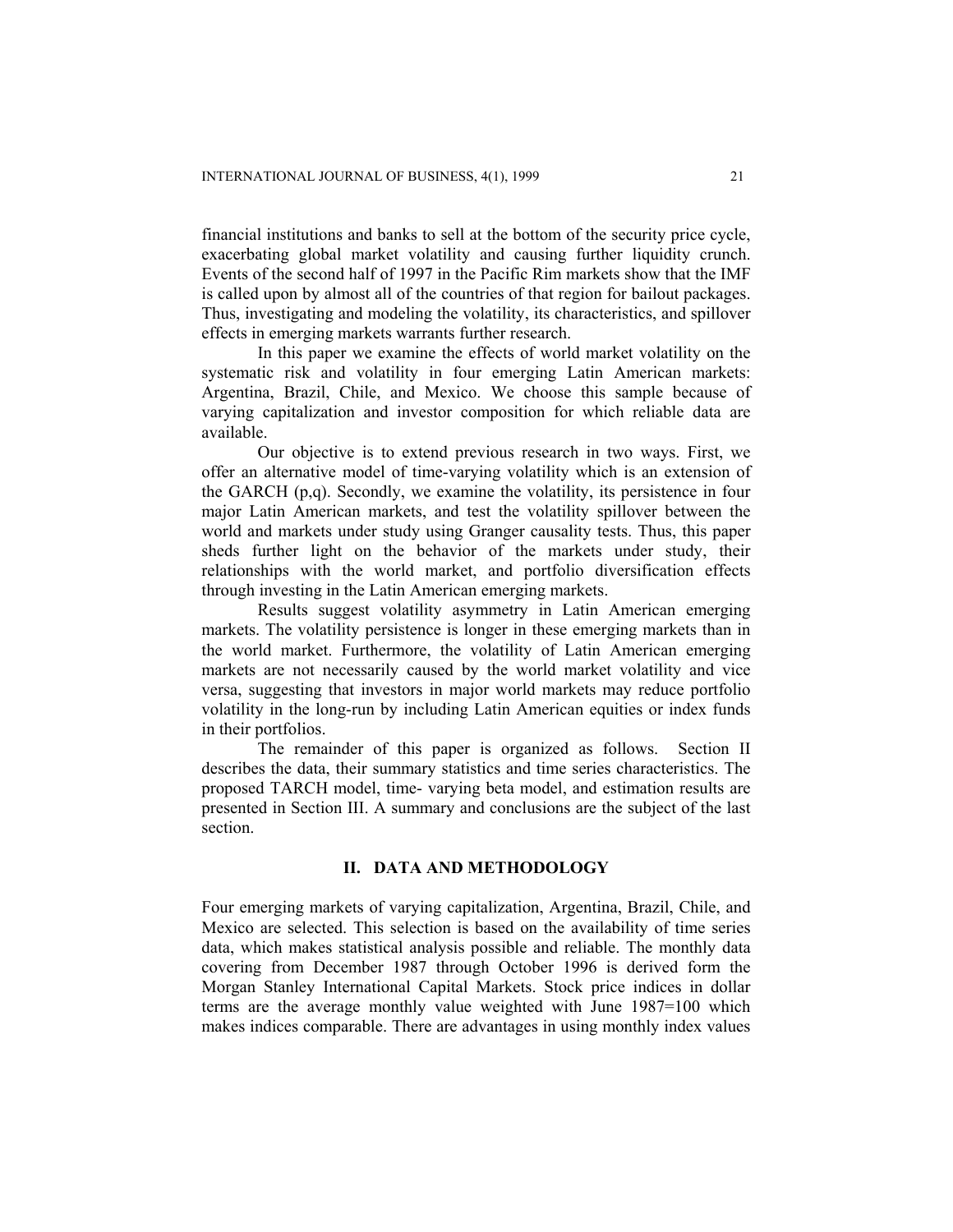because they are less affected by daily or weekly noise, nonsynchronous trading problems as in daily data, and by possible trading day seasonalities and anomalies. Therefore they tend to reflect long-term volatility quite accurately (Baillie and DeGennaro [4]). The real gross domestic product in domestic currency for all countries and the exchange rates necessary to convert them to the dollar basis are taken from the OECD main Economic Indicators provided in the ISY96 CD-ROM. Using the real dollar values of G-7 (Canada, France, Germany, Italy, Japan, UK, U.S.) GNP, we compute a world value-weighted index as a proxy for the world market portfolio (see Solnik [31]).

The returns variable in each market is the percentage change in the index value times 100, i.e.,  $R_t = 100 * [Ln(Ind_t) - Ln(Ind_{t-1})]$ , where Ind is the value of the market index, and  $R_t$  represents 100 times the percentage return at a given time.

Before modeling the stock market returns, some diagnostic statistics of indices are computed. The summary statistics for the four markets and the world portfolio are presented in Table 1. The average monthly returns only in Chile and Mexico are statistically significant at the 5 percent level. The world and Chile markets are the least risky ones while Brazil, Argentina, and Mexico appear to be the riskiest markets as measured by the standard deviation of the monthly index returns. The coefficient of skewness(es) indicates that the stock returns in all and the world market are skewed and not equal to zero, as expected for a normal distribution. The kurtosis (k) for all markets except Chile also exceeds three, indicating a leptokurtic distribution. Excess kurtosis in returns of various financial series has been documented by other researchers. Bollerslev and Domowitz [8] show that excess kurtosis may be indicating serial correlation in returns variance process.

The Jarque-Bera statistic (JB=  $n[s^2 / 6 + (k-3)^2 / 24]$  where n, s, and k are the observation number, skewness, and kurtosis) in all cases except Chile exceeds the critical Chi-squared statistic with two degrees of freedom, rejecting the normality of the monthly distribution of returns. Thus, the JB test verifies the initial indications of the coefficients of skewness and excess kurtosis. Finally, the standardized range, maximum minus minimum divided by the standard deviation, also is larger than six in all markets except Chile and Mexico, showing that a normal distribution generally does not fit the stock returns in the markets under consideration here except Chile. This finding confirms previous researchers' conclusion that stock returns may not be normally distributed (see Fama [13]).

> **Table 1**  Preliminary Statistics for Monthly Return Series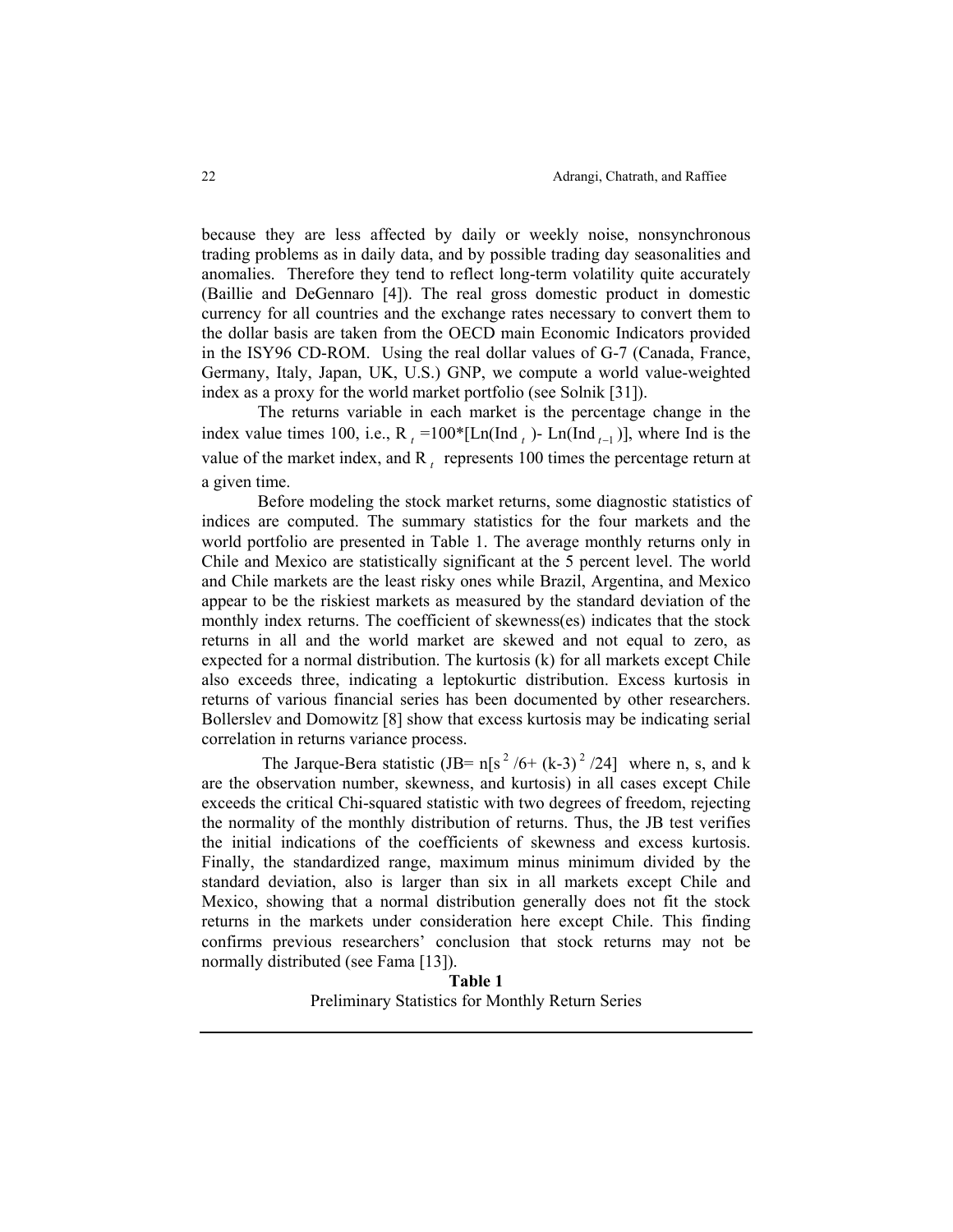| Index         | μ       | σ     | S       | K     | JB    | SR.  |     |
|---------------|---------|-------|---------|-------|-------|------|-----|
| Argentina     | 2.58    | 18    | 0.74    | 5.66  | 41    | 6.3  | 106 |
| <b>Brazil</b> | 2.18    | 20.2  | $-1.42$ | 11.20 | 333   | 83   | 106 |
| Chile         | $2.52*$ | 6.92  | 0.33    | 2.60  | 2.60  | 4.93 | 106 |
| Mexico        | $2.17*$ | 10.75 | $-0.86$ | 5.66  | 44.34 | 3.04 | 106 |
| world         | 0.30    | 3.10  | $-0.63$ | 4.87  | 19    | 6.4  | 106 |

Notes:  $\mu$ ,  $\sigma$ , S, and K, are the mean, standard deviation, skewness, and kurtosis, respectively. JB is the Jarque-Bera statistic for normality test, SR, the standardized range given by (maximumminimum)/standard deviation, and T is the observation number.

\* Significant at 5 percent level.

To further analyze the stock returns' behavior in these emerging markets and the world, Ljung-Box statistic (LB, Ljung and Box [22]), Augmented Dickey-Fuller (ADF, Dickey and Fuller [11], and Phillips-Perron (PP, Phillips and Perron [27]) test statistics are computed and reported in Table 2. The LB statistic, LB(j)=T(T+2)  $\Sigma_{j=1}^{L}$   $r_j^2 / T - j$ , where  $r_j$  is the autocorrelation coefficient of the Lth lag, T the sample size, and L the lag length, provides information regarding the autocorrelation of returns and squared returns. If there is a significant autocorrelation among stock returns in a market, then we may conclude that the market is not efficient and past values could predict future returns. It also may indicate thin trading, usually a characteristic of a small capitalization market. The significant autocorrelation coefficient among squared returns, shown by LBS(12) and excess kurtosis recorded above, may show that the returns variances follow an ARCH or GARCH process.  $\int_{j=1}^{L} r_j^2 / T - j$ , where  $r_j$ 

Table 2 also reports the findings of the ADF and PP tests of unit roots. The ADF entails estimating  $\Delta x_t = \alpha + \beta x_{t-1} + \gamma_i \sum_{j=1}^L \Delta x_{t-j} + u_t$  and *L*  $\Delta x$ <sub>*t−j*</sub> +  $u_t$ 

testing the null hypothesis that  $\beta=0$  versus the alternative of  $\beta<1$ , for any x. The lag length j in the ADF test regressions is determined by the Akaike Information Criterion (AIC). The PP test estimates  $\Delta x_t = \alpha + \beta x_{t-1} + u_t$  and

tests the null hypothesis that  $\beta=0$  versus the alternative of  $\beta<1$ . The PP test may be more appropriate if autocorrelation in the series under investigation is suspected. The statistics are transformed to remove the effects of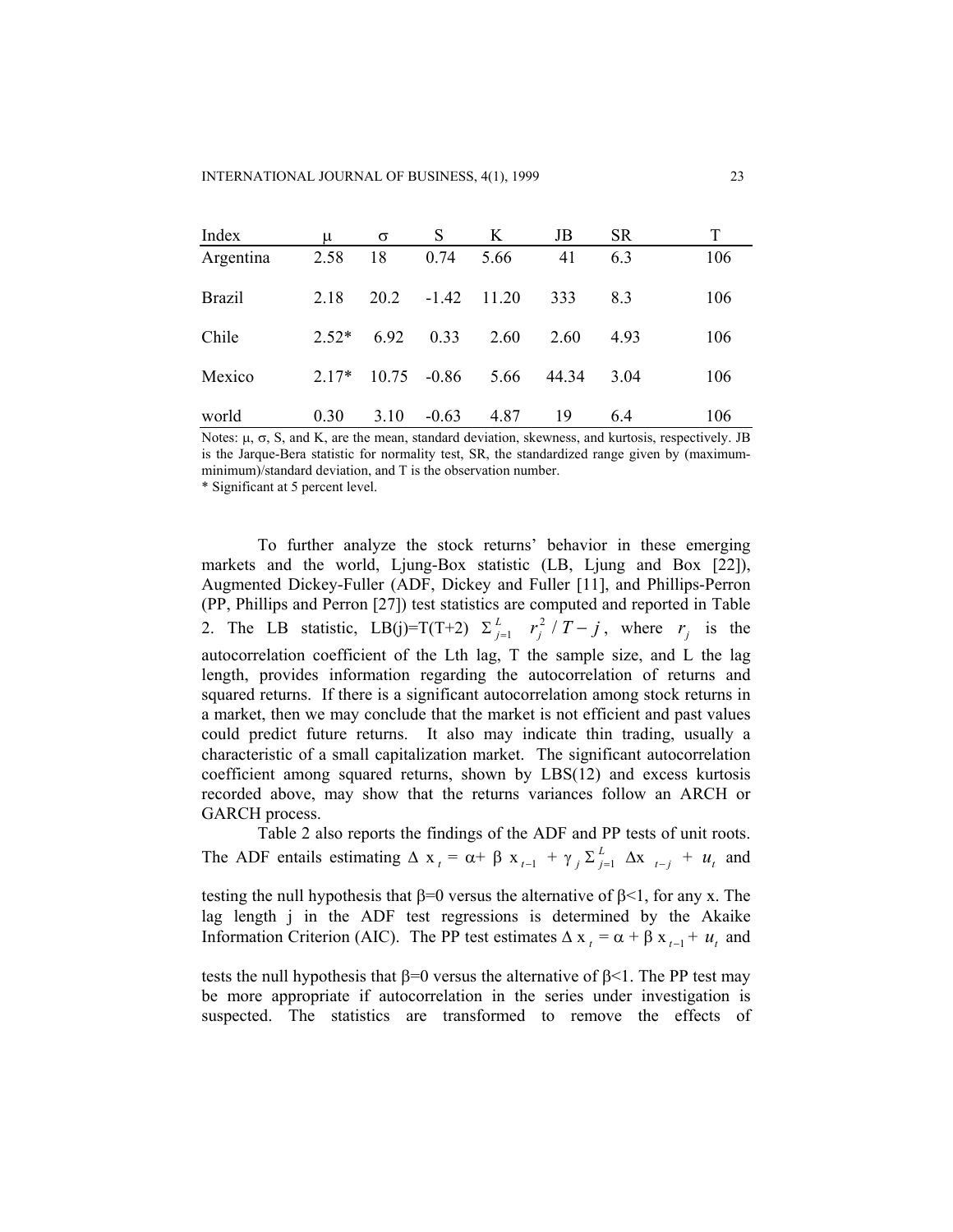autocorrelation from the asymptotic distribution of test statistic. The formula for the transformed test statistic is given in Perron [26]. The lag truncation of the Bartlett Kernel in the PP test is determined by the Newey-West's (see Newey and West [25]) rule. In both the ADF and PP tests MacKinnon's critical values (see MacKinnon [24]) are used. Accepting the null hypothesis means that the series under consideration is not stationary and unit roots are present.

| Index         | LB(12)   | LBS(12)  | ADF(R)   | PP(R)     | ADF(Ind) | PP(Ind) |
|---------------|----------|----------|----------|-----------|----------|---------|
|               |          |          |          |           |          |         |
| Argentina     | $26.23*$ | $23.23*$ | $-4.84*$ | $-9.83*$  | $-2.27$  | $-2.04$ |
| <b>Brazil</b> | $28.04*$ | 39.89*   | $-7.34*$ | $-16.41*$ | $-0.73$  | $-1.36$ |
| Chile         | 18.25    | 10.73    | $-6.03*$ | $-7.34*$  | $-1.69$  | $-2.12$ |
| Mexico        | $24.02*$ | 35.08*   | $-5.37*$ | $-7.85*$  | $-2.30$  | $-2.46$ |
| World         | 17.6     | 24.86    | $-5.02$  | $-6.30*$  | $-2.42$  | $-2.60$ |

**Table 2**. Ljung-Box and Unit Root Test Statistics

Notes: LB(12), and LBS(12) are the Ljung-Box statistics of the autocorrelation of returns and squared returns. The ADF and PP stand for the Augmented Dickey-Fuller and Phillips-Perron test statistics of unit roots. The critical values of both statistics are provided by MacKinnon (1990).

\* Significant at 5 percent.

Table 2 shows that LB(12), which tests the hypothesis of linear independence of returns up to twelve lags, is larger than the critical value of the Chi-Squared distribution with twelve degrees of freedom in all markets except in Chile and the world market. However, the nonlinear independence is accepted in Chile. The ADF and PP tests show that the logarithm of stock indices in all of the markets has a unit root, but that returns are stationary in all markets. In summary, the statistical evidence presented in Tables 1 and 2 suggest that the stock returns, in all markets except Chile, are not independently and identically distributed. However, using the information obtained so far, we may be able to offer models that capture stochastic properties of stock returns.

#### **A. TARCH Model and Volatility**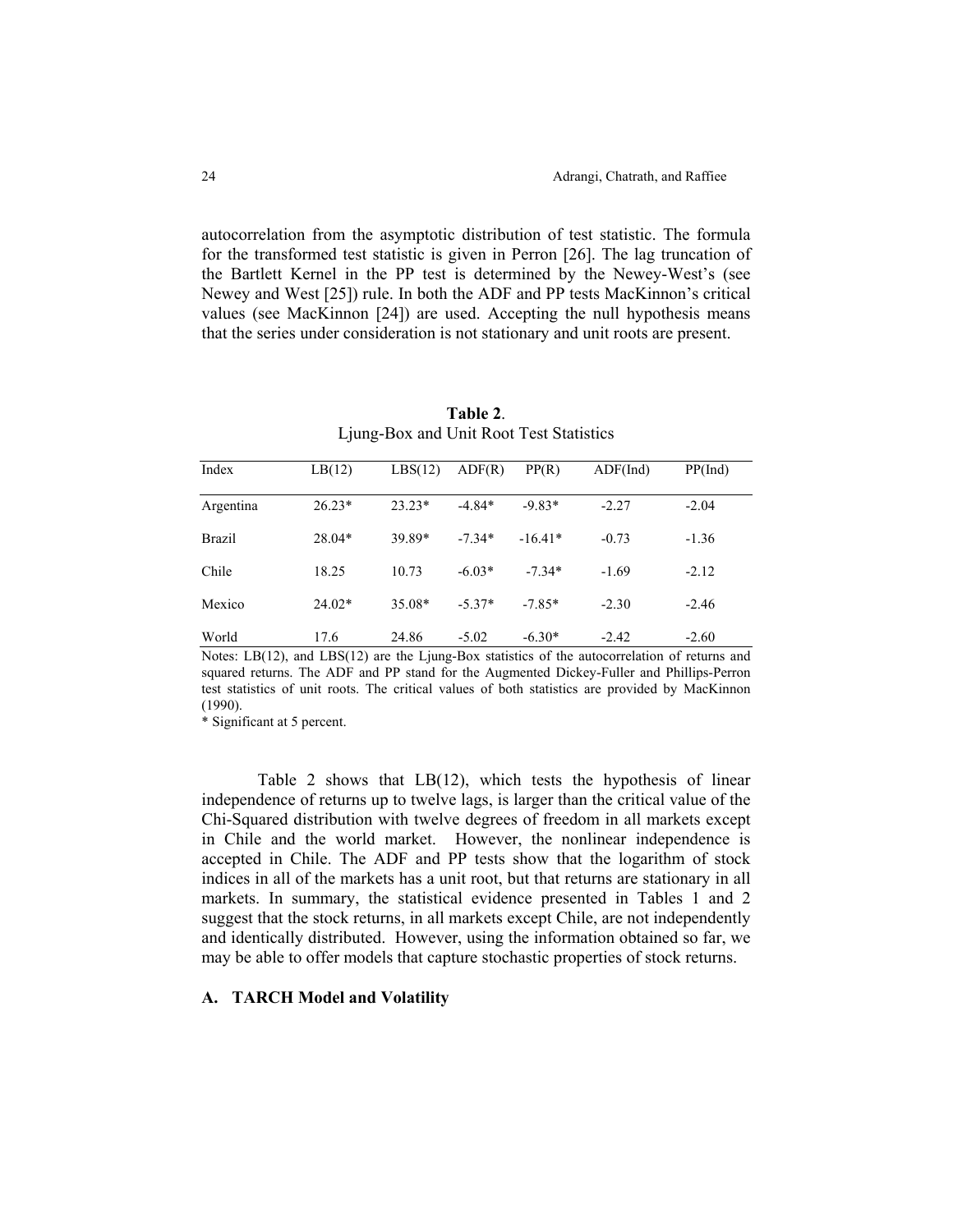The excess kurtosis and statistically significant LB(12) and LBS(12) lead us to believe that there may be serial correlation in the returns variance process (see Bollerslev and Domowitz [8]). Also significant linear dependencies in the returns process imply that the conditional mean of the returns distribution may be a function of past residuals or past returns (see Scholes and Williams [29], and Lo and MacKinlay [23]).

To model the returns process, we choose the moving average model for the conditional means suggested by Scholes and Williams [29], Akigary [1], Baillie and DeGennaro [4], and Koutmos et al. [21]. In addition Bollerslev [6] and Bollerslev et al. [7] show that conditional variance of returns is also timevarying and heteroscedastic. They suggest a GARCH (p, q) for the conditional variance of returns. However, recent studies by Engle and Ng [12] and Glosten et al. [15] show that most financial series show asymmetric volatility in the sense that downward movements in markets are followed by higher volatility than upward movements of the same magnitude. For example, the expected impact of positive news is negative on the conditional variance. Glosten et al. [15] suggest a variation of the GARCH $(p, q)$  which takes the return variance asymmetry into account. The suggested model is the Threshold GARCH or TARCH. This model includes a new term as a dummy variable,  $d_t$ , which takes the value one for bad news, when  $\varepsilon_t < 0$ , and zero otherwise. Therefore, The ARCH effect is increased by the significant coefficient of the dummy variable, consistent with higher volatility associated with bad news. Thus, the returns process is modeled as  $MA(k)$ -TARCH(p,q) as follows<sup>2</sup>:

$$
\mathbf{R}_{t} = \boldsymbol{\mu} - \sum_{j=1}^{L} \theta_{j} \varepsilon_{t-j} + \varepsilon_{t} = \boldsymbol{\mu}_{t} + \varepsilon_{t}, \qquad (1)
$$

$$
\varepsilon_t \mid \Omega_{t-i} \sim \text{N}(0, \sigma_t^2), \tag{2}
$$

$$
\sigma_t^2 = \phi_0 + \sum_{i=1}^p \phi_i \varepsilon_{t-i}^2 + \varphi \varepsilon_{t-1}^2 d_{t-1} + \sum_{j=1}^q \gamma_j \sigma_{t-j}^2, \qquad (3)
$$

where  $d_t = 1$  if  $\varepsilon_t < 0$  and 0 otherwise,  $\phi_i \ge 0$ ,  $\gamma_i \ge 0$ , for i=0...p, and j=1,...,q.  $R_t$  represents monthly returns,  $\mu$ , the unconditional mean of returns,  $\varepsilon_t$  the market innovation or residuals,  $\mu_t$  and  $\sigma_t^2$  are the conditional mean and variance of the returns process based on the information set  $\Omega_{t-i}$  of relevant and available past data. The coefficient  $\phi_i$  is capturing the effects of past news (innovations),  $\varphi$ , the asymmetrical response of volatility today to positive and negative past news and market movements, while  $\gamma$  captures the effects of past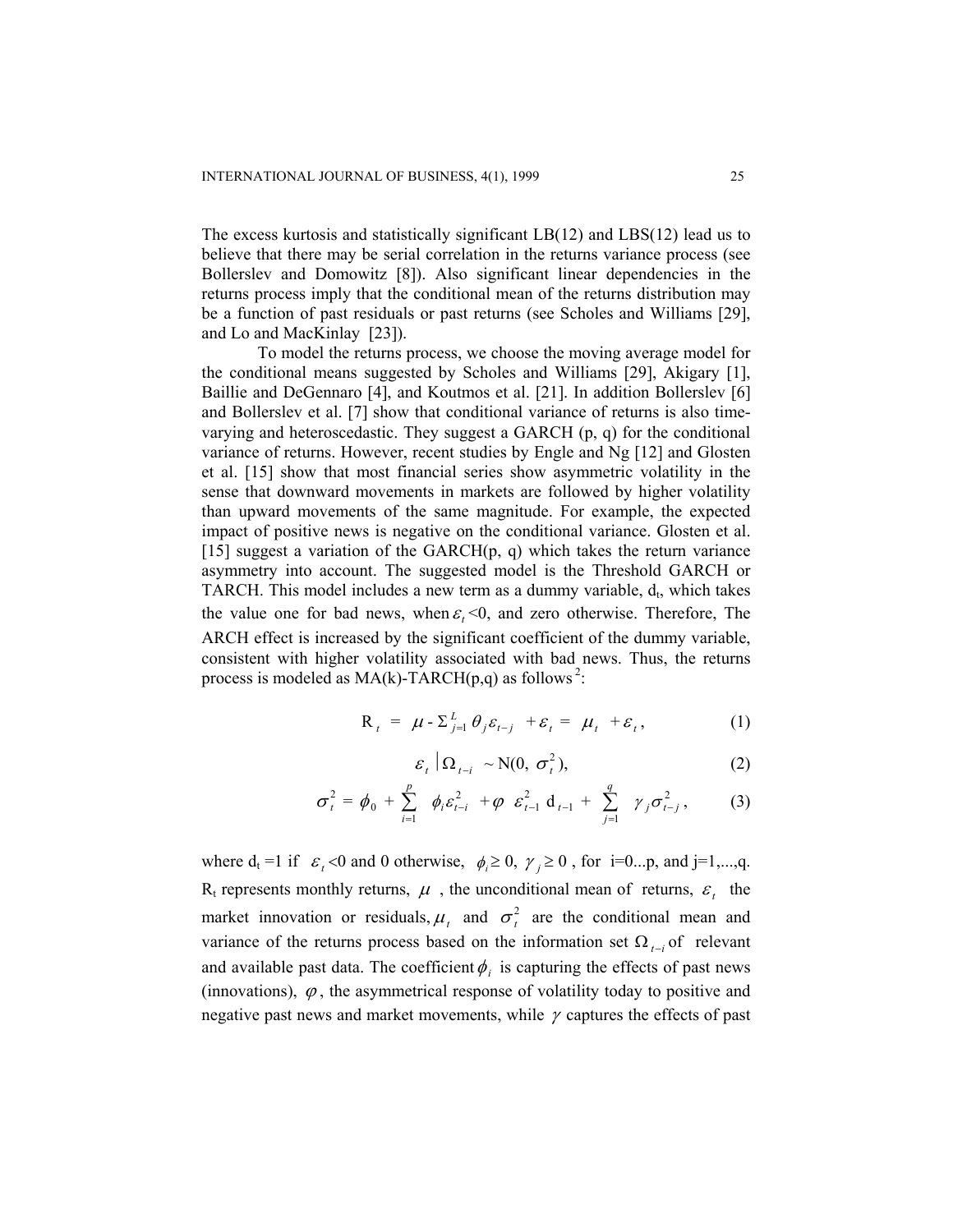volatility on the current volatility. In equation (3) past positive and negative innovations are treated differently. The future effect of positive innovations (in the form of good news, for example) on the volatility is given by  $\sum_{i=1}^{n}$ *p*  $\sum_{i=1}^{6} \phi_i +$ ∑ = *q*  $\sum_{j=1}^{n}$   $\gamma_j$ , while the effect of negative innovations (bad news, for example) is *p q*

∑<br>i=l  $\sum_{i=1}^{r} \phi_i + \sum_{j=1}^{r}$  $\sum_{j=1}^{n}$   $\gamma_j$  +  $\varphi$ , which implies higher volatility when  $\varphi$  statistically significant .

Estimates of equations (1) and (3) are obtained by the maximum likelihood method. The sample likelihood function for T normally distributed disturbances is given by

$$
\ln L = \sum_{i=1}^{T} (-1/2) [\ln (2\pi) + \ln \sigma_t^2 + \varepsilon_t^2 / \sigma_t^2].
$$
 (4)

Financial data are often not normally distributed because the tails of the distribution are either too fat (platykurtic) or too slim (leptokurtic). However, in the GARCH model and its variations only conditional normality, a weaker assumption, is required. Even if the conditional normality assumption is violated, quasi-maximum likelihood estimates (maximum likelihood with invalid assumptions) are consistent but standard error estimates are inconsistent. Bollerslev and Wooldridge [9] offer robust estimates of standard errors. The Likelihood function given in (4) is maximized using Berndt, Hausman, Hall and Hall [5] (BHHH) nonlinear method with robust standard errors. Log likelihood ratio test is performed to determine the lag dimensions in equations (1) and (3), recursively. Finally, in Table 4 the portmanteau test of model adequacy, as suggested by Ljung and Box [22], and tests of normality are applied to the standardized model residuals to ensure the adequacy of estimated models.

# **Table 3**  . Estimation of MA(k)-TARCH (p,q) Model

*t*  $\sigma_t^2 = \phi_0 + \phi_1 \varepsilon_{t-1}^2 + \varphi \varepsilon_{t-1}^2 d_{t-1} + \gamma \sigma_{t-1}^2$  $R_t = \mu + \varepsilon_t - \theta_1 \varepsilon_{t-1}$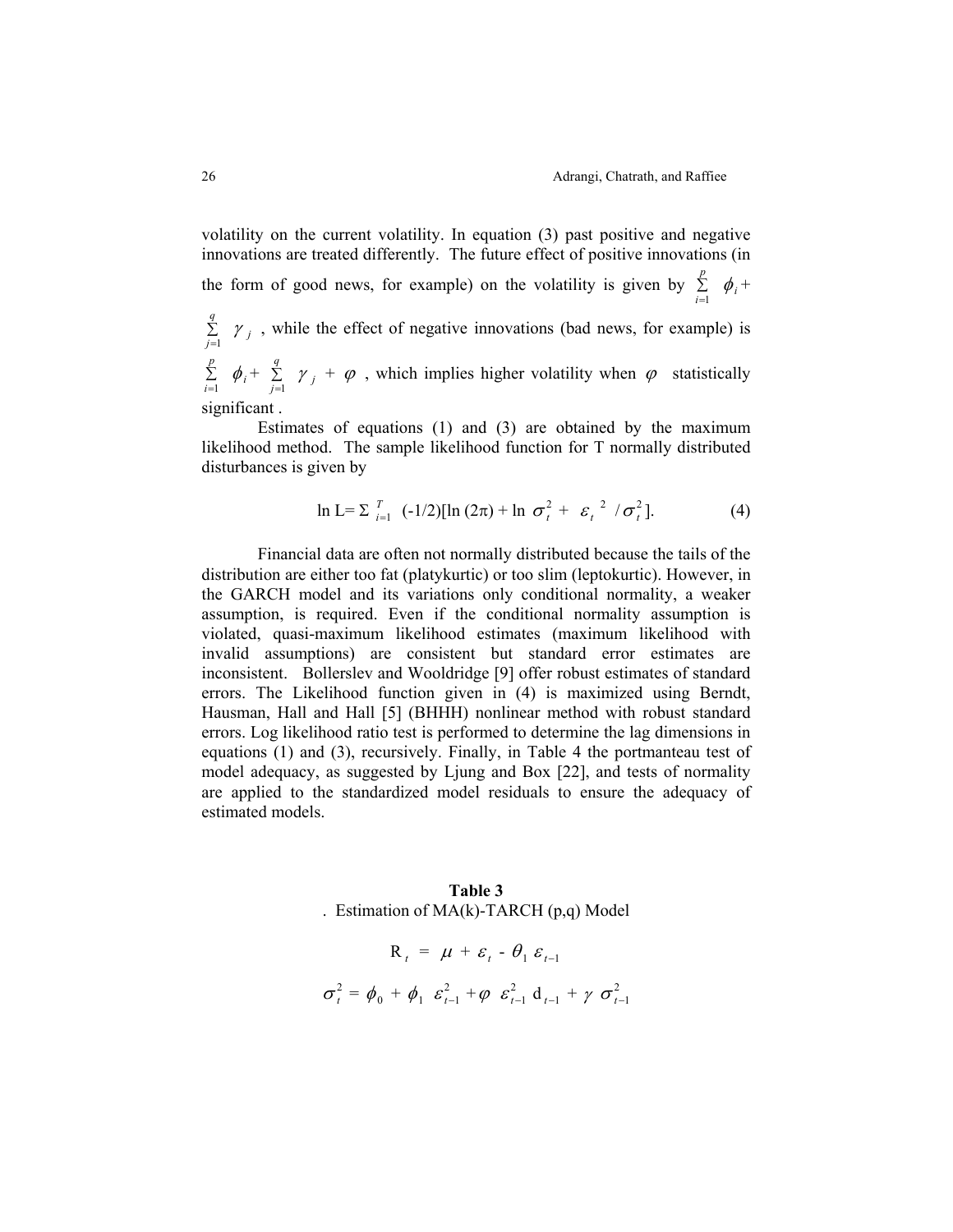| Index         | $\mu$      |                          | $\theta_1$   |            | LL                          |      | $R^2$        |
|---------------|------------|--------------------------|--------------|------------|-----------------------------|------|--------------|
| Argentina     | 3.02       |                          | $-0.022$     |            | $-444.54$                   |      | $-0.002$     |
|               |            | $(2.22)^*$               | $(-0.17)$    |            |                             |      |              |
| <b>Brazil</b> | 1.53       |                          | $-0.07$      |            | $-453.5$                    |      | 0.02         |
|               |            | $(2.09)*$                | $(-0.64)$ *  |            |                             |      |              |
| Chile         | 2.78       |                          | 0.31         |            | $-350$                      |      | 0.08         |
|               |            | $(3.30)*$                | $(3.85)*$    |            |                             |      |              |
| Mexico        | 1.92       |                          | 0.19         |            |                             |      |              |
|               |            | $(1.85)$ **              | $(2.10)*$    |            | $-393.4$                    |      | 0.05         |
| World         | 0.28       |                          | 0.34         |            | $-1030$                     |      | 0.12         |
|               |            | $(2.57)^*$               | $(3.78)^*$   |            |                             |      |              |
| Index         | $\phi_{0}$ | $\phi_1$                 | $\varphi$    | $\gamma$   | $\phi_1 + \varphi + \gamma$ | HL   | LR           |
| Argentina     | 18         | 0.18                     | $-0.29$      | 0.89       | 0.78                        | 2.79 | 23.74*       |
|               |            | $(2.65)^*$ $(1.84)^{**}$ | $(-1.76)$ ** | $(23.2)^*$ |                             |      |              |
| <b>Brazil</b> | 7.98       | 0.15                     | $-0.07$      | 0.72       | 0.94                        | 11.5 | 25.98*       |
|               |            | $(2.52)^*$ $(1.92)^{**}$ | $(-0.72)$    | $(33.23)*$ |                             |      |              |
| Chile         | 19.91      | $-0.05$                  | $-0.05$      | 0.59       | 0.49                        | 0.97 | $\mathbf{0}$ |
|               |            | $(0.84)$ $(-0.87)$       | $(-0.51)$    | (1.08)     |                             |      |              |
| Mexico        | 15.13      | 0.20                     | $-0.19$      | 0.93       | 0.94                        | 11.5 | $10.62*$     |
|               |            | $(2.11)^*$ $(3.08)^*$    | $(-3.54)^*$  | $(7.28)^*$ |                             |      |              |
| World         | 2.38       | 0.22                     | $-0.42$      | 0.78       | 0.58                        | 1.20 | $9.64*$      |
|               | $(2.51)^*$ | $(3.36)^*$               | $(-2.99)*$   | $(7.40)^*$ |                             |      |              |

Notes: t values are in parentheses. The values of the log of likelihood function, the half-life of a shock, and the likelihood ratio test are represented by LL, HL, and LR respectively. Negative

 $R<sup>2</sup>$  is possible in heteroscedastic consistent estimation methods.

\* Significant at 5 percent level.

\*\* Significant at 10 percent level.

Maximum likelihood estimation results of equations (1) and (3) are presented in Table 3. The results for the conditional mean equation show that except for Argentina, an MA(1) model fits the returns process in all of the markets. Therefore, for these markets any month's return may be predicted by the returns of the previous month. This finding shows some degree of market inefficiency. The computed coefficient of determination,  $R^2$ , however, is quite low in all of the markets, indicating that potential for using the past information to profit financially may be quite limited. The Argentine, Brazil, and Mexican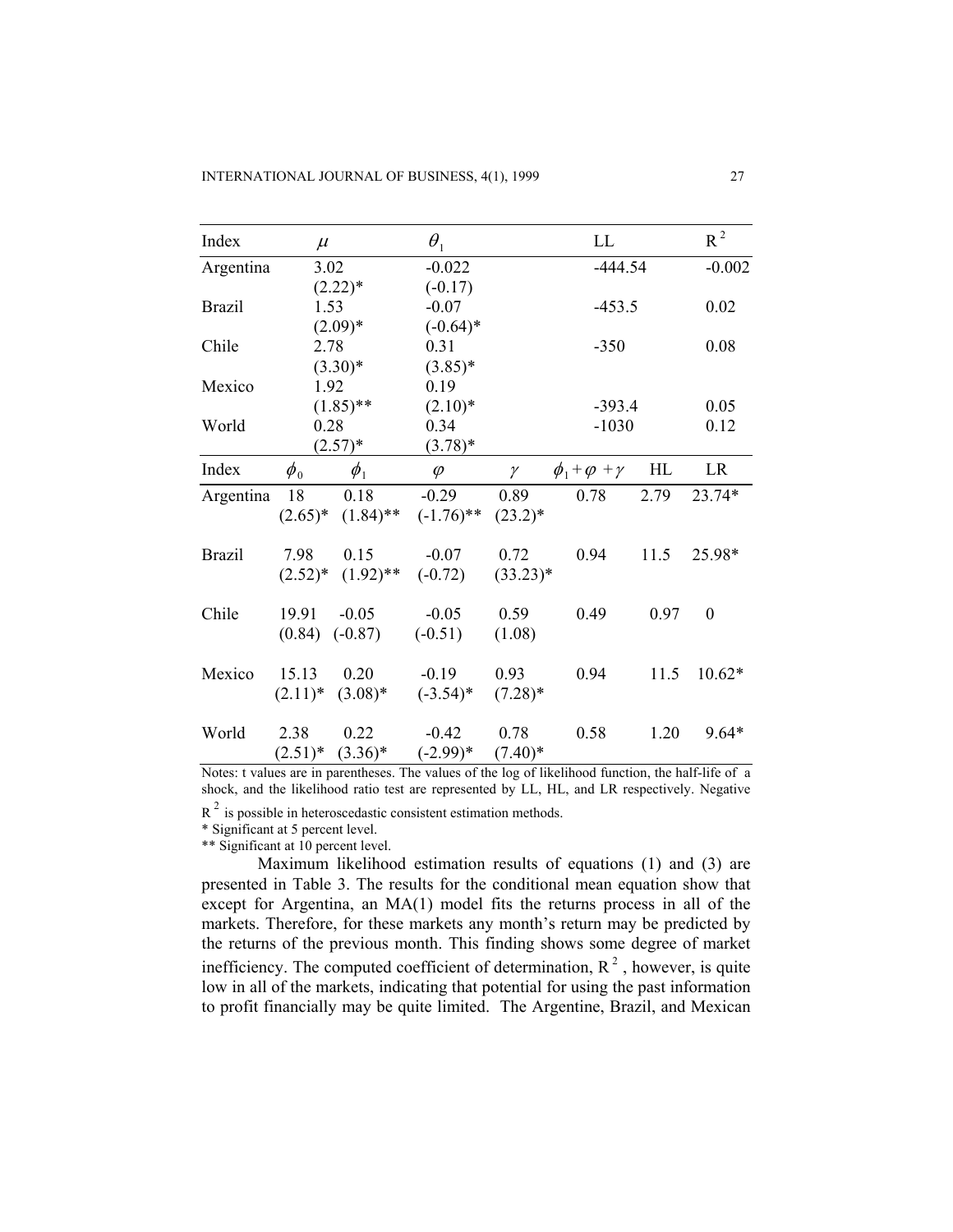markets appear to be the most efficient by the low value of the coefficient of determination and/or the absence of linear dependency in the conditional returns process.

The maximum likelihood estimation of the coefficients of equation (3), the conditional variance of the returns process, are reported in the bottom half of Table 3. The likelihood ratio (LR= 2(ULL-RLL), where ULL and RLL are the values of the Likelihood function from TARCH (unrestricted) and homoscedastic (restricted) models, respectively, tests the hypothesis of homoscedasticity versus the time varying variance. Again the asymmetric TARCH model does not fit the volatility pattern of the Chilean market. In all other cases the LR is greater than the critical value of the Chi-squared distribution, showing statistical support for the validity of the TARCH model. Therefore, we conclude that the previous month's squared innovations or volatility has some effect on the volatility in the current month. Furthermore, the effects of the previous month's positive and negative shocks (innovations) are not symmetric.

The reported findings indicate that the past squared innovations have a significant effect on the current volatility in all markets except Brazil and Chile. The asymmetric influence of the positive and negative shocks in the previous month is statistically significant in all markets. In all markets, except Chile, the previous month's volatility has significant effect on the volatility in the current month. In summary, the TARCH (1,1) model seems to fit all markets well except Chile. Therefore, we assume that the market volatility in Chile is not heteroscedastic over time and discuss the behavior of the remaining stock markets.

The sum of estimated coefficients of the squared lagged residuals and past conditional variances from equation (3), i.e.,  $\sum_{i=1}^{n}$ *p*  $\sum_{i=1}^r$   $\phi_i$  +  $\sum_{j=1}^r$  $\sum_{j=1}^q$   $\gamma_j$  +  $\varphi$ ,

measures the persistence of the past volatility. Since the conditional variance is stationary, the volatility persistence is expected to be less than one. Volatility persistence is the highest for Brazil as shown in Table 3, followed by Mexico and Argentina.

To further investigate the volatility persistence, the half-life of a shock,

i.e., HL=ln(0.5)/ln( $\sum_{i=1}^{r}$ *p*  $\sum_{i=1}^{r} \phi_i + \sum_{j=1}^{r}$  $\sum_{j=1}^{q} \gamma_j + \varphi$  is computed and reported in Table 3. According to this measure, volatility is more persistent in Brazil and Mexico

lasting almost a year (eleven and half months) as opposed to approximately three months in Argentina.

This finding may be explained by several factors. More active small investors in a market, perhaps measured by the percentage of shares owned by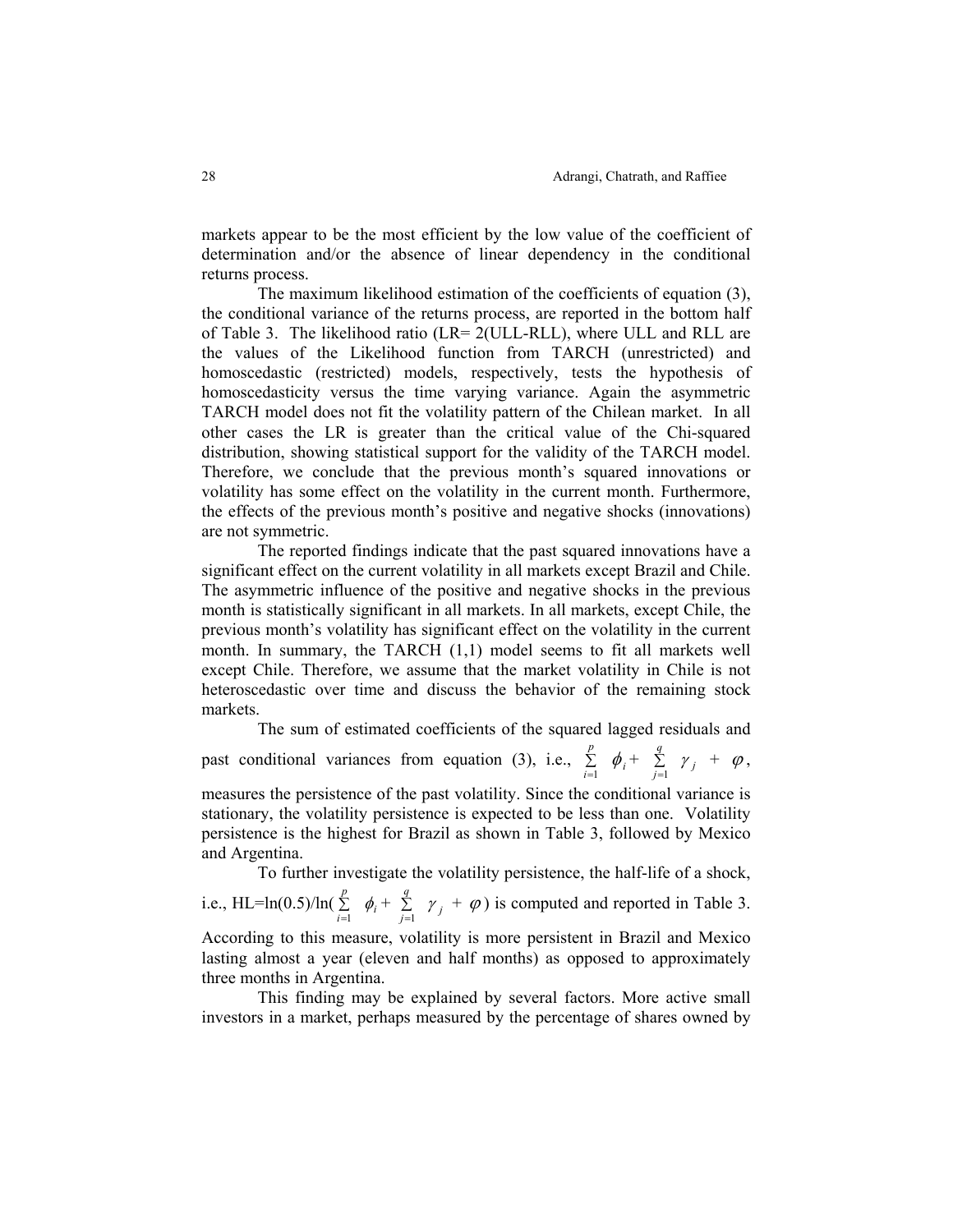individuals, could be a key to volatility persistence in a market as individual investors' sentiments might change rapidly. It may be argued that smaller investors are easily attracted to the market euphoria and sell off in slumps adding to the volatility compared with more informed and long-term institutional investors.

The varying degree of volatility persistence in the markets under study may also be influenced by the ten-firm concentration ratios, the relative share of the top ten firms' market value of equities. It may be that in a highly concentrated market, large firms are under constant watch by analysts, institutional investors, and individual investors alike, reducing chances of surprise news and sudden market jolts. On the contrary, in less concentrated markets surprise news from many firms may contribute to volatility persistence.

Returning to the model adequacy, Table 4 presents the Ljung-Box Portmanteau test of linear and nonlinear dependency of the standardized residuals (residuals divided by one step ahead conditional standard deviation) as well as JB normality test. As expected, the LB statistic for the standardized residuals and their squares has declined and in all markets is insignificant when compared with the 95 percent Chi-Squared statistic with twelve degrees of freedom. This finding indicates that the estimated models are adequately specified. However, the normality of the standardized residuals' distribution is rejected almost in all markets as indicated by the JB statistic. Nonetheless, the estimated coefficients of the model in equations (1) and (3) are still consistent under non-normality of model residuals and their standard deviation estimates are robust. The skewness, kurtosis and standardized range in almost all cases have declined in comparison to their counterparts for the original return series indicating that the fitted models are relatively successful in explaining the return generating processes in all countries.

| Index     |       | LB(12) LB <sup>2</sup> (12) | S       | K                    | JB                    | SR.  |     |
|-----------|-------|-----------------------------|---------|----------------------|-----------------------|------|-----|
| Argentina | 4.93  | 7.65                        | 0.89    |                      | $4.55$ $24.5*$ $5.73$ |      | 106 |
| Brazil    | 13.18 | 3.34                        | $-1.35$ | $10.1$ $257.4*$ 7.75 |                       |      | 106 |
| Chile     | 10.3  | 6.48                        | 0.25    | 2.53                 | 2.53                  | 4.90 | 106 |

**Table 4**  Diagnostic Tests on the Standardized Model Residuals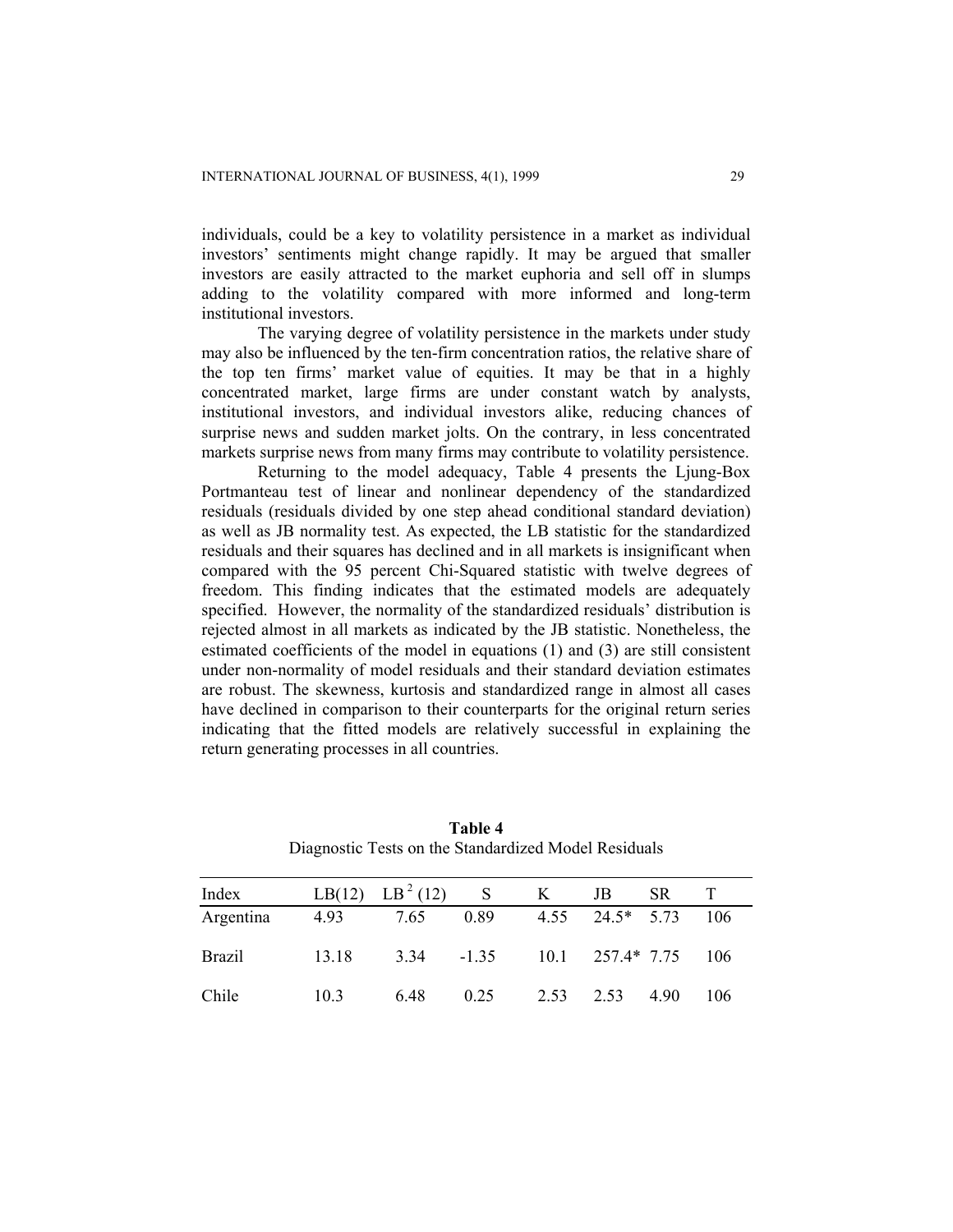|  | Adrangi, Chatrath, and Raffiee |
|--|--------------------------------|

| Mexico 15.88 13.08 -0.49 3.47 5.24 5.49 106 |                                                     |  |  |  |
|---------------------------------------------|-----------------------------------------------------|--|--|--|
| World                                       | $12.32$ $17.63$ $-0.41$ $4.75$ $14.1*$ $6.12$ $106$ |  |  |  |

Notes: LB(12), and LBS(12) are the Ljung-Box statistics of the autocorrelation of returns are squared returns.  $\mu$ ,  $\sigma$ , S, K, are the mean, standard deviation, skewness, and kurtosis. JB is the Jarque-Bera statistic for normality test, SR, the standardized range given by (maximumminimum)/standard deviation, and T is the observation number.

\* Significant at 5 percent level.

## **B. Time -Varying Betas**

To test how the world market volatility affects volatility in each of the markets under consideration, we estimate a model suggested by Schwert and Seguin [30]:

$$
R_{it} = \alpha_i + \beta_{it} R_t^* + \varepsilon_{it} \quad \text{for i=1...T},
$$
 (5)

where  $R_{it}$  is the return in a market in time t,  $R_{it}^*$ , the world market return, and  $\varepsilon$ <sub>*it*</sub> the error term. The coefficient  $\beta$ <sub>*it*</sub>, which measures the undiversifiable, i.e., the systematic risk in market i at time t, is given by

$$
\beta_{it} = \text{cov}(R_{it}, R_t^* \mid \Omega_{t-1}) / \sigma_t^{*2}, \qquad (6)
$$

where  $\sigma_t^*$  is the world portfolio's conditional variance computed from the estimated TARCH model in Table 3, and  $\Omega$ <sub>t−1</sub> is the set of relevant information in period t-1. The covariance in (6) may be rewritten in terms of the covariance of the returns of the markets, which constitute the world portfolio as

$$
\beta_{it} = \sum_{j=1}^{N} \omega_j \sigma_{ijt} / \sigma_t^{*2} , \qquad (7)
$$

where  $\omega_i$  is the weight (the relative GDP) of the country j in the world portfolio, and  $\sigma_{ijt} = \text{cov}(R_{it}, R_{jt} | \Omega_{t-1})$  may be specified as a linear function of conditional variance of the world portfolio as

$$
\sigma_{ijt} = \psi_{ij} + \rho_{ij} \sigma_t^{*2}.
$$
 (8)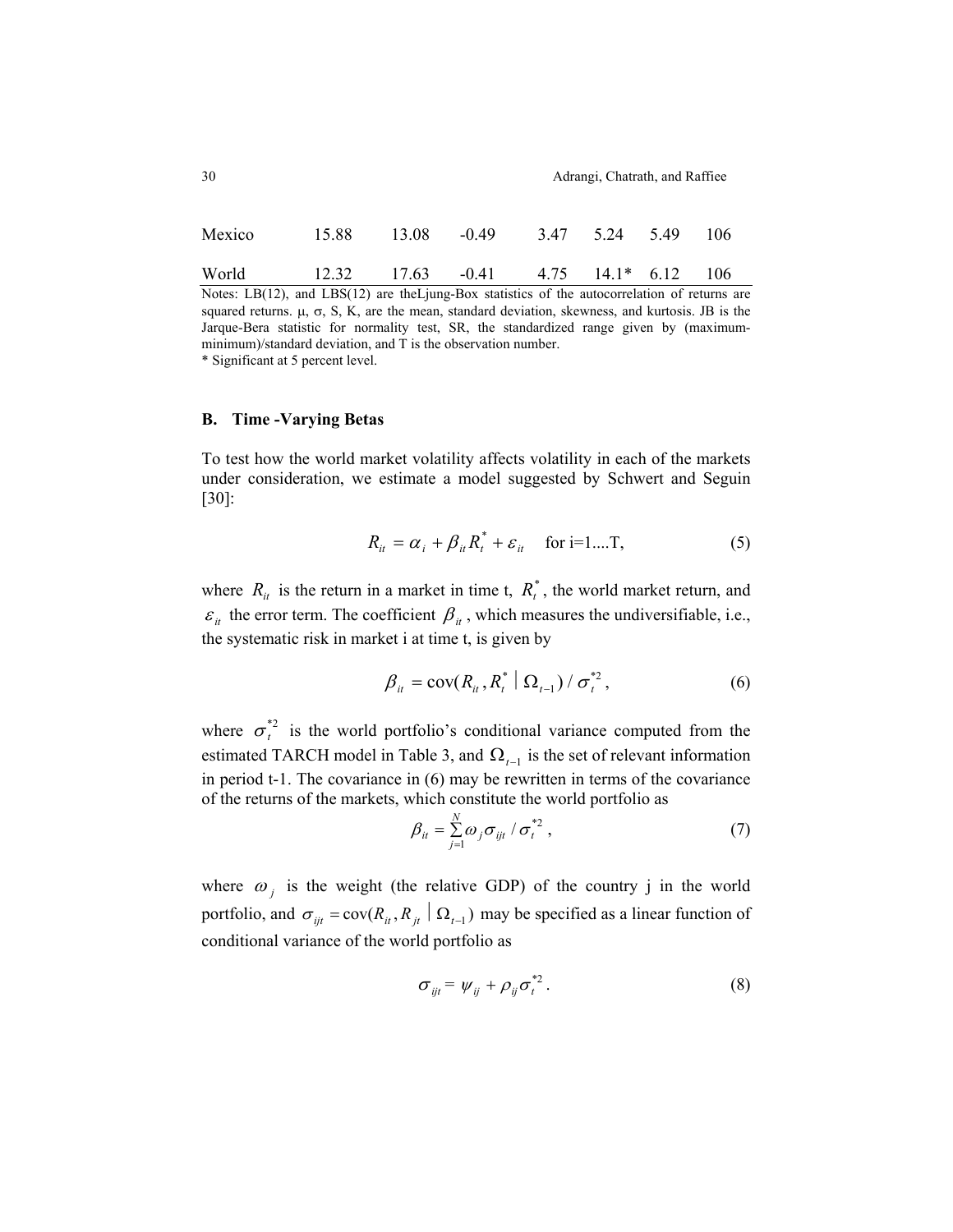Substituting (8) in (7) and simplifying, one arrives at

$$
\beta_{it} = \sum_{j=1}^{N} \omega_j \psi_{ij} / \sigma_t^{*2} + \sum_{j=1}^{N} \omega_j \rho_{ij} .
$$
 (9)

Setting  $\sum_{j=1}^{N} \omega_j \sigma_{ij} = \eta_i$ ,  $\lambda_i = \sum_{j=1}^{N} \omega_{ij} \psi_{ij}$  in (9) produces *N*  $\sum_{j=1}^{n} \omega_j \sigma_{ij} = \eta_i$ ,  $\lambda_i = \sum_{j=1}^{n} \omega_{ij} \psi$ 

$$
\beta_{it} = \eta_i + \lambda_i / \sigma_t^{*2} \,. \tag{10}
$$

Equation (10) states that the time varying systematic risk in market i, comprised of a constant part stemming form characteristics of market i  $(\eta_i)$ , is directly related to the volatility of world portfolio,  $\sigma_t^{*2}$ , if  $\lambda_i$  <0, and inversely related to it if  $\lambda_i > 0$ . It is expected that  $\lambda_i < 0$  (>0) in markets with a high (low) degree of correlation with the world portfolio. In order to estimate the parameters of equation  $(10)$ , we substitute  $(10)$  in  $(5)$  to obtain equation (11):

$$
R_{it} = \alpha_i + \eta_i R_t^* + \lambda_i R_t^* / \sigma_t^{*2} + \varepsilon_{it},
$$
\n(11)

which is the basis for estimating the time-varying effect of the world portfolio volatility on the systematic risk and returns in a market.

The heteroscedasticity consistent coefficient estimates of equation (11) are obtained by the Newey-West [25] methodology and reported in Table 5. Equity returns in all of these emerging markets are positively correlated with the world equity market return as shown by a positive  $\eta_i$ , but all are statistically insignificant. The systematic risk in Chile and Mexico are directly, and in Argentina and Brazil are inversely related to the volatility of the world portfolio, but all coefficients are statistically insignificant. The values of the coefficient of determination show that these emerging markets are not strongly related with the world market. This finding is not surprising as it is well known that market movements in most emerging markets are not affected by the factors that move the markets of the industrialized economies. Furthermore, the simple correlation coefficients between equity markets of Argentina, Brazil, Chile, and Mexico with the world equity market are 0.16, 0.16, 0.12, and 0.30, respectively. In contrast, the correlation coefficients between the U.S. and UK equity returns and the world portfolio are 0.69 and 0.66, respectively.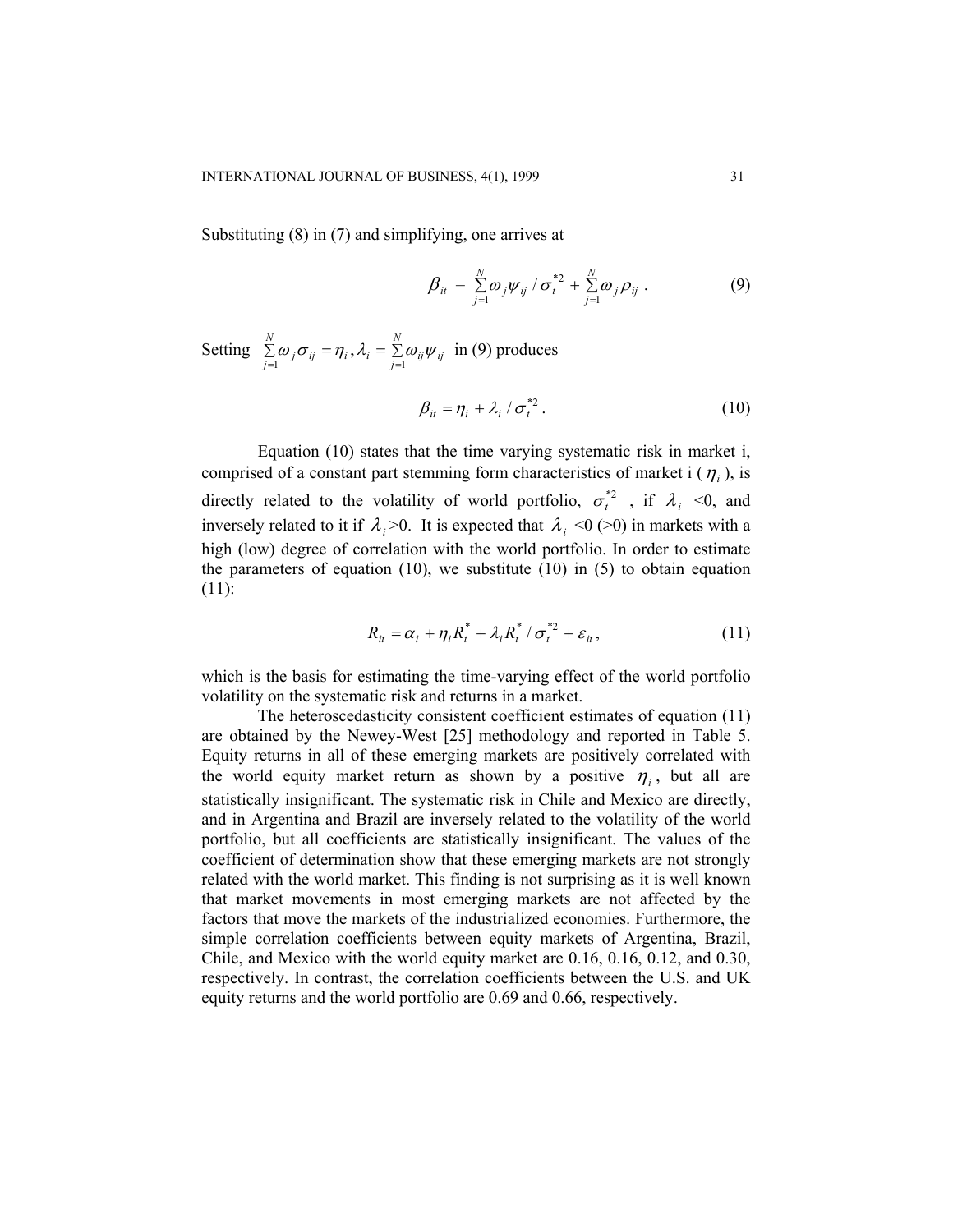| Table 5.                                                        |
|-----------------------------------------------------------------|
| Heteroscedastic consistent OLS Estimates for Time-Varying Betas |

| $\sigma_t^{*2} = \phi_0 + \phi_1 \varepsilon_{t-1}^2 + \varphi \varepsilon_{t-1}^2 d_{t-1} + \gamma_1 \sigma_{t-1}^*$ |             |             |             |       |  |
|-----------------------------------------------------------------------------------------------------------------------|-------------|-------------|-------------|-------|--|
| Index                                                                                                                 | $\alpha_i$  | $\eta_{_i}$ | $\lambda_i$ | $R^2$ |  |
| Argentina                                                                                                             | 2.35        | 0.36        | 5.66        | 0.02  |  |
|                                                                                                                       | (1.18)      | (0.29)      | (0.56)      |       |  |
| <b>Brazil</b>                                                                                                         | 1.84        | 1.01        | 1.11        | 0.026 |  |
|                                                                                                                       | (0.95)      | (0.76)      | (0.08)      |       |  |
| Chile                                                                                                                 | 3.15        | 0.42        | $-1.24$     | 0.016 |  |
|                                                                                                                       | $(4.11)*$   | (0.63)      | $(-0.22)$   |       |  |
| Mexico                                                                                                                | 2.16        | 1.48        | $-3.37$     | 0.09  |  |
|                                                                                                                       | $(1.85)$ ** | (1.46)      | $(-0.41)$   |       |  |

$$
\sigma^* = \phi_a + \phi_c \varepsilon^2 + \phi_c \varepsilon^2 d_c + \nu_c \sigma^*
$$

 $R_{it} = \alpha_i + \eta_i R_t^* + \lambda_i R_t^* / \sigma_t^{*2} + \varepsilon_{it}$ 

Notes: t values are in parentheses.

\* Significant at 5 percent level.

\*\* Significant at 10 percent level.

To further examine the relationship between the world market and the markets under study, we estimate bivariate vector autoregressive models (VAR) of world market volatility and the volatility in markets in question. The VAR model to be estimated is as follows:

$$
\begin{bmatrix} 1 - \alpha_{11}(L) & -\alpha_{12}(L) \\ -\alpha_{21}(L) & 1 - \alpha_{22}(L) \end{bmatrix} \begin{bmatrix} \sigma_t^{*2} \\ \sigma_{mt}^2 \end{bmatrix} + \begin{bmatrix} \beta_1 \\ \beta_2 \end{bmatrix} = \begin{bmatrix} u_{1t} \\ u_{2t} \end{bmatrix},
$$
(12)

where  $\alpha_{11}(L) \dots \alpha_{22}(L)$  are nth order scalar polynomials in the lag operator L,  $\sigma_t^{*2}$  and  $\sigma_{mt}^2$  represent volatility in the world market and a market under study, respectively,  $\beta_i$ , model constants, and  $u_t = [u_{1t} u_{2t}]$  is a vector of white noise residuals process.

In the VAR system (12) the order of polynomials  $\alpha_{11}(L)...\alpha_{22}(L)$ , which determines model dimensionality, is set by minimizing the Akaike Information Criteria (AIC) given by AIC(p) = ln det  $(\sum_u)+2(M^2 *p)/T$ ,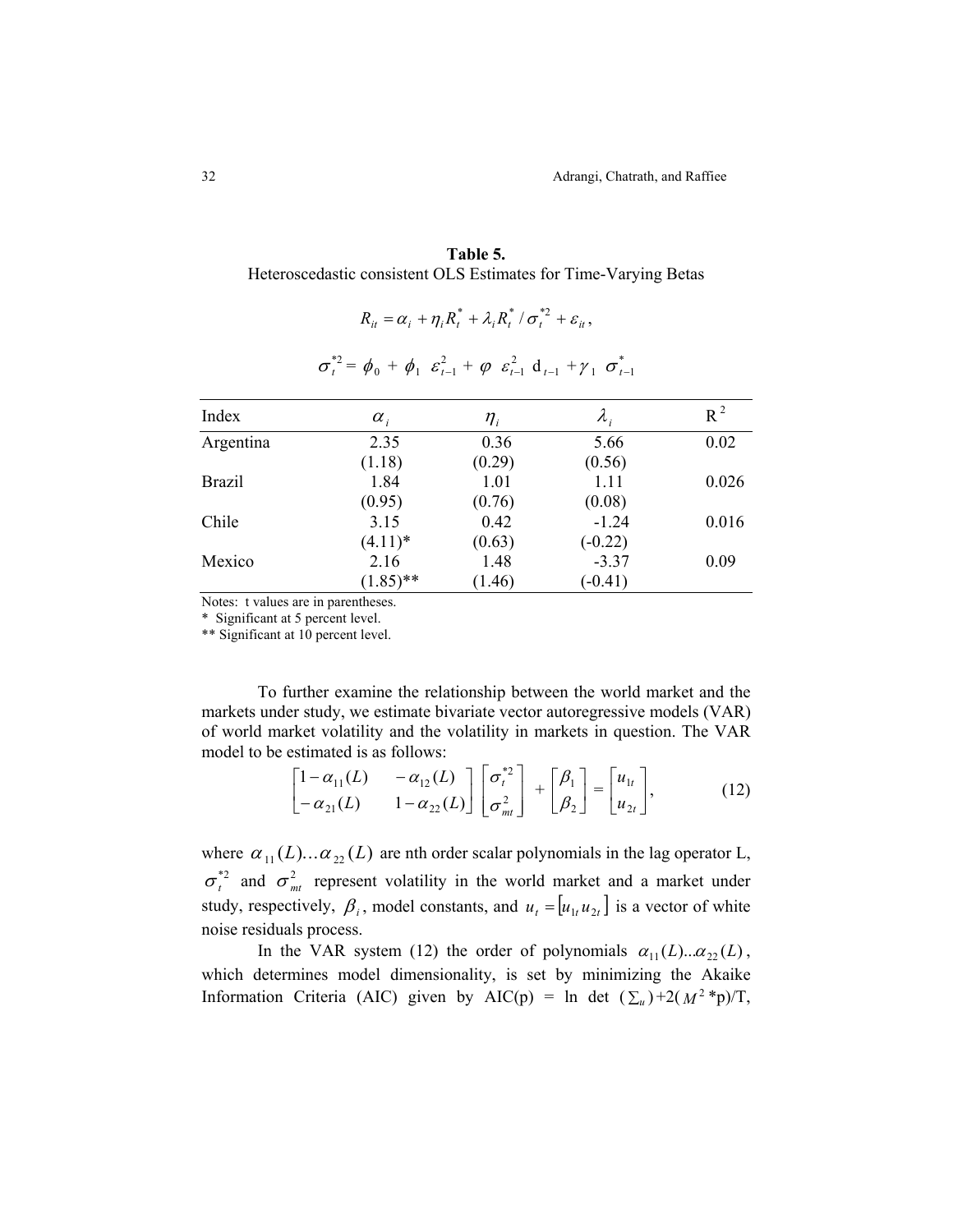where  $\Sigma_u$  is the residuals covariance matrix of VAR(p) systems, T and p are the number of observations and the lag order and in the VAR.

 $\alpha_{21}(L)$  are all statistically insignificant. The appropriate F ratio is F=((SSEr-The estimated system of VAR in (12) may be used to examine Granger causality between the world and individual market volatility. The null hypothesis that the volatility in a market does not Granger cause the world market volatility is accepted if all the parameters of the polynomial  $\alpha_{12}(L)$  are equal to zero. Conversely, volatility in each of the markets is not Granger caused by the world market volatility if the parameters of the polynomial SSEu)/r)/(SSEu/T-k), where SSEr and SSEu are the sum of squared errors from restricted and unrestricted versions of each equation in the VAR system in (12), T, k, and r are the observation number, the number of parameters of the unrestricted (full) model, and the number of restrictions (parameters which are equal to zero on the right-hand-side). A significant F rejects the null hypothesis, indicating that causality between two variables cannot be rejected.

The causality test results from the VAR system in (12) are presented in Table 6. The insignificant F values in all cases suggest that the world market have no causal effect on the volatility of the emerging markets under study. This finding further shows that the of Latin American and world equity markets are not yet integrated. There is also no evidence of feedback, i.e., the volatility in Latin American markets does not Granger cause the world market volatility, with the exception of Brazil. The findings of Granger causality test may also support findings of Harvey [18] that emerging equity markets are weakly correlated with the more developed world markets

| Table 6.                                      |
|-----------------------------------------------|
| Estimation Results of Granger causality tests |

|               | $\begin{bmatrix} 1 - \alpha_{11}(L) & -\alpha_{12}(L) \\ -\alpha_{21}(L) & 1 - \alpha_{22}(L) \end{bmatrix} \begin{bmatrix} \sigma_t^{*2} \\ \sigma_{mt}^2 \end{bmatrix} + \begin{bmatrix} \beta_1 \\ \beta_2 \end{bmatrix} = \begin{bmatrix} u_{1t} \\ u_{2t} \end{bmatrix}$ |                                                                                                                            |
|---------------|-------------------------------------------------------------------------------------------------------------------------------------------------------------------------------------------------------------------------------------------------------------------------------|----------------------------------------------------------------------------------------------------------------------------|
|               | $H_0: \alpha_{21}(L)=0$                                                                                                                                                                                                                                                       | $\sigma_t^{z_2}$ does not cause $\sigma_{mt}^2$ $\sigma_{mt}^2$ does not cause $\sigma_t^{z_2}$<br>$H_0: \alpha_{12}(L)=0$ |
| Argentina     | 0.52                                                                                                                                                                                                                                                                          | 0.31                                                                                                                       |
| <b>Brazil</b> | 1.38                                                                                                                                                                                                                                                                          | $10.13*$                                                                                                                   |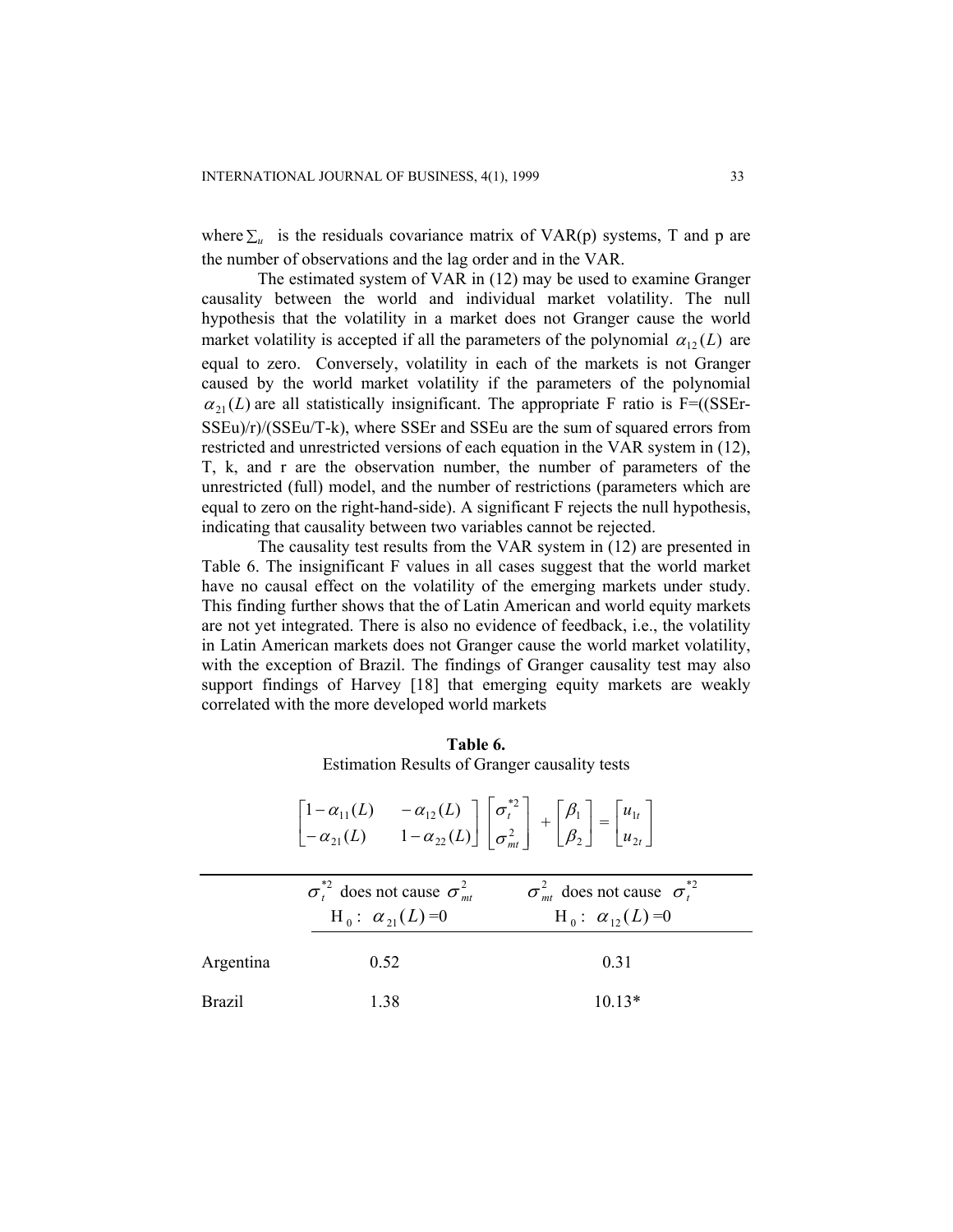### Mexico 0.76 1.09

Notes:  $\sigma_t^{\ast 2}$  and  $\sigma_{mt}^2$  are the volatility in the world market and a market under study. The numbers in the table are the F value given by  $F=(\frac{(SSEr-SSEu)}{r})/\frac{(SSEu}{T-k})$ , where SSEr and SSEu are the sum of squared errors from restricted and unrestricted versions of each equation in the VAR system in (13), T, k, and r are the observation number, the number of parameters of the unrestricted (full) model, and the number of restrictions (parameters which are equal to zero on the right-hand-side). The dimension of lags on the right- hand -side of VAR models is determined by minimizing AIC. Insignificant F values indicate no causal relationship.

## **IV. SUMMARY AND CONCLUSIONS**

In this paper we examine the volatility in four emerging Latin American markets, Argentina, Brazil, Chile, and Mexico. Monthly value weighted index returns are computed and analyzed. A moving average TARCH model, which accounts for asymmetry, is estimated.

Our findings show that the past squared innovations have significant effects on the current volatility in most markets and the world. The asymmetric influence of the positive and negative shocks in the previous month is statistically significant in Argentina and Mexico. In all markets except Chile, the previous month's volatility has significant effects on the volatility in the current month. In summary, the TARCH (1,1) model seems to fit all markets but Chile well.

All markets show high volatility persistence relative to the world market. However, returns and systematic risk in the Latin American emerging markets are found to be independent of the world market. Granger tests of causality verify that the volatility in Latin American emerging markets is independent of the world market volatility and vise versa. In conclusion, equities in this sample show a higher than world market volatility persistence. Furthermore, the volatility in these equity markets is not necessarily caused by the world market volatility. Therefore, investors may reduce risk by including Latin equities or index funds in their portfolios.

### **ACKNOWLEDGEMENT**

Adrangi and Chatrath's research was funded by Dr. Robert B. Pamplin Junior Research Fund at the School of Business Administration, the University of Portland.

#### **NOTES**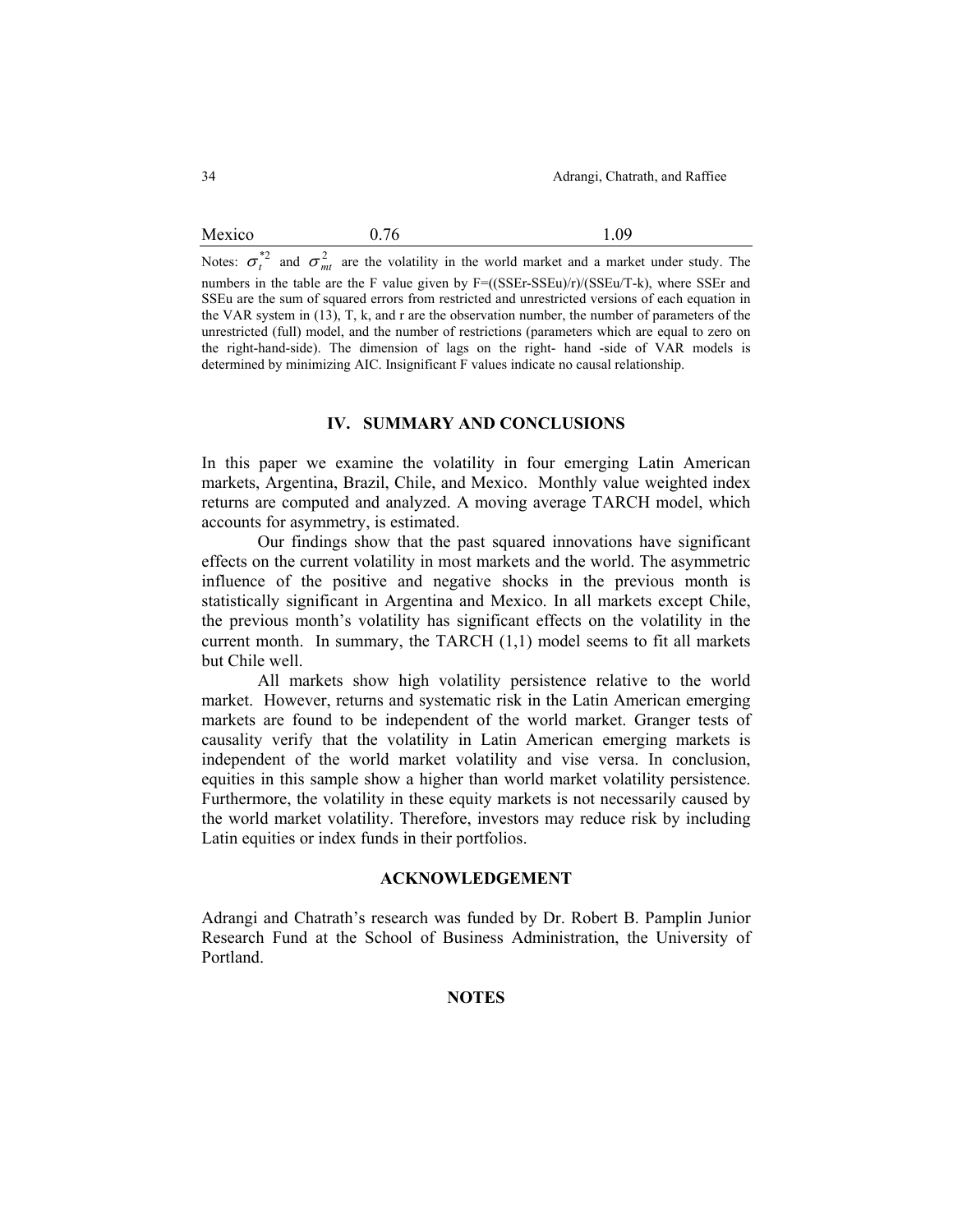- 1. The Wall Street Journal on November 25, 1997, page C1 in an article entitled "Mutual Funds Brace for More Asian Pain," reports that T. Row price New Asia dropped 36.4% and Dean Witter Pacific Growth was down 35.6%, since December 1996. The article predicts that matters could get worse without an IMF loan. A similar article, "Aversion to Emerging Markets Grows," November 17, page C1, states that the volatility of the Pacific Basin markets has moved to Latin American mutual funds as well as other international funds.
- 2. Note that the TARCH models, much the same as EGARCH models are more flexible than ARCH or GARCH models and can accommodate conditional skewness shown in financial data. For more on the subject see Hsieh [19].

#### **REFRENCES**

- [1] Akigary, V. (1989). "Conditional Heteroscedasticity in Time Series of Stock Returns: Evidence and Forecasts," *Journal of Business*, 62, (January), 55-80.
- [2] Attanasio, O.P. (1991). "Risk, Time Varying Second Moments and Market Efficiency," *Review of Economic Studies*, 58, (May), 479-494.
- [3] Attanasio, O.P., and S. Wadhwani. (1989). "Risk and Predictability of Stock Returns," *Working Paper*, Department of Economics, Stanford University.
- [4] Baillie, R. T. and R. P. DeGennaro. (1990). "Stock Returns and Volatility," *Journal of Financial and Quantitative Analysis*, 25, (June), 203-214.
- [5] Berndt, E., B.H. Hall, R.E. Hall, and J. Hausman. (1974). "Estimation and Inference in Nonlinear Structural Models," *Annals of Economic and Social Measurement,* 4, (October), 653-666.
- [6] Bollerslev, T. (1986). "Generalized Autoregressive Conditional Heteroscedasticity," *Journal of Econometrics*, 31, (April), 307-327.
- [7] Bollerslev, T., R.Y. Chou, and K.F. Kroner. (1992). "ARCH Molding in Finance: A Review of the Theory and Empirical Evidence," *Journal of Econometrics*, 52, (April/May), 5-59.
- [8] Bollerslev, T., and I. Domowitz. (1993). "Trading Patterns and Prices in Interbank Foreign Exchange Market," *Journal of Finance*, 48, (September), 1421-1443.
- [9] Bollerslev, T., and J. M. Wooldridge. (1992). "Quasi Maximum Likelihood Estimation and Inference in Dynamic Models with Time Varying Covariance," *Econometric Reviews*, 11, (2), 143-172.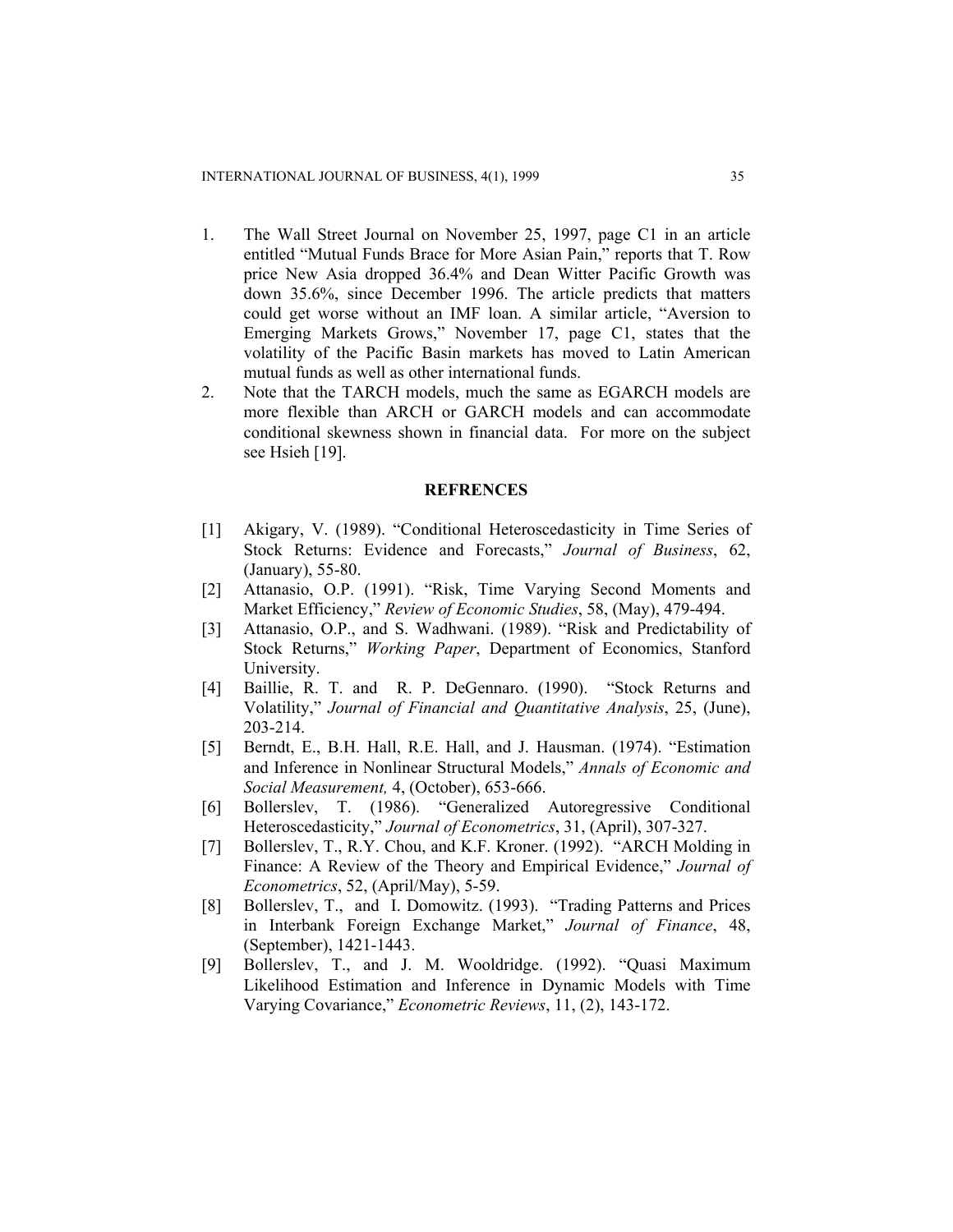- [10] Booth, G.G., J. Hatem, I. Virtanen, and P. Yli-Olli. (1992). "Stochastic Modeling of Security Returns: Evidence from Helsinki Stock Exchange," *European Journal of Operational Research*, 56, (Janaury), 98-106.
- [11] Dickey David A. and Wayne A. Fuller. (1979). "Distribution of the Estimators for Autoregressive Time Series with a Unit Root." *Journal of the American Statistical Association*, (June), 427-31.
- [12] Engle, R. F., and V. C. Ng. (1993). "Measuring and Testing the Impact of News on Volatility," *Journal of Finance*, 48, (December), 1749-1778.
- [13] Fama, E.F. (1965). "The Behavior of Stock Market Prices," *Journal of Business*, 38, (January), 34-105.
- [14] Gallant, A. R., and P.E., Rossi, and G. Tauchen. (1992). "Stock Prices and Volume," *Review of Financial Studies*, 5, (2), 199-242.
- [15] Glosten, L. R., R. Jaganathan, and D. E. Runkle. (1993). "On the relation between the Expected Value and the Volatility of Nominal Excess Return on Stocks," *Journal of Finance*, 48, (December), 1779-1800.
- [16] Hamao, Y., R.W. Masulis, and V. Ng. (1990). "Correlation in Price Changes and Volatility Across International Stock Markets," *The Review of Financial Studies*, 3, 281-307.
- [17] Hardouvelis, G. (1990). "Margin Requirements, Volatility and the Transitory Component of Stock Prices," *American Economic Review*, 80, (September), 736-763.
- [18] Harvey C. (1993). "Portfolio enhancement using emerging markets and conditioning information," *World Bank Working Paper*.
- [19] Hsieh, David, A. (1991). "Chaos and Nonlinear Dynamics: Application to Financial Markets," *Journal of Finance*, 46, (December), 1839-1877.
- [20] King, M.A., and S. Wadhwani. (1990). "Transmission of Volatility between Stock Markets," *The Review of Financial Studies*, 3, (1), 5-33.
- [21] Koutmos, G., U. Lee, and P. Theodossiou. (1994). "Time-Varying Betas and Volatility Persistence in International Stock Markets," *Journal of Economics and Business*, 46, (May), 1994, 101-112.
- [22] Ljung, G.M., and G. E. P. Box. (1978). "On a Measure of Lack of Fit in Time-Series Models," *Biometrika*, 65, (August), 297-303.
- [23] Lo, A. and A. C. MacKinley. (1988). "Stock Market Prices do not Follow Random Walk," *Review of Financial Studies*, 1(1), 41-66.
- [24] MacKinnon, J. G. (1990). "Critical Values for Cointegration Tests," University of California at San Diego, Discussion Paper 90-4, (January).
- [25] Newey, W., and K. West. (1987). "A Simple Positive-Definite Heteroscedasticity and Autocorrelation Consistent Covariance Matrix," *Econometrica*, 55, (May), 703-708.